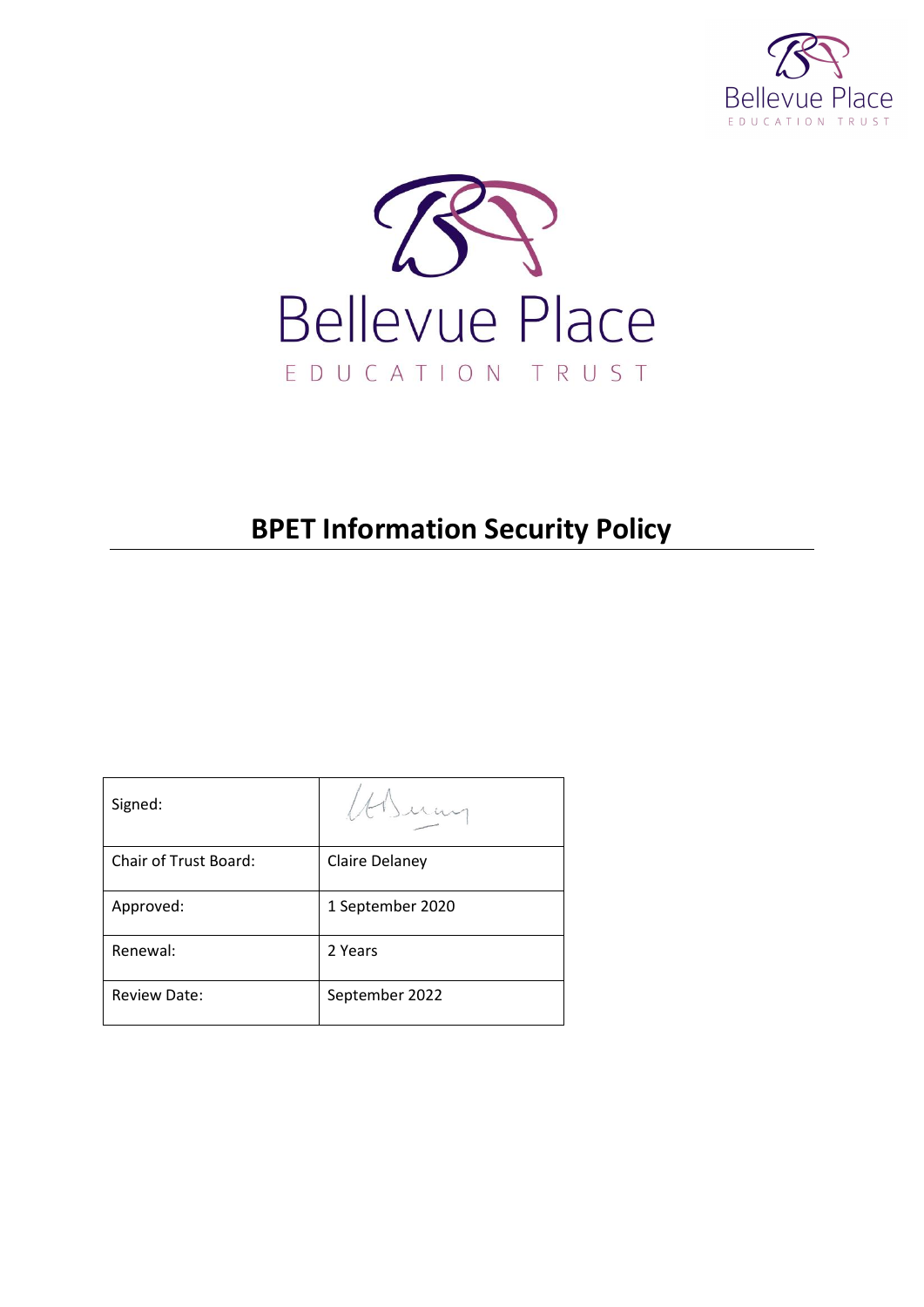

#### **1.0 Bellevue Place Education Trust – Our commitment**

#### **Learn, Enjoy, Succeed**

Every BPET child and staff member enjoys a broad (LEARN) and enriched (ENJOY) learning experience, enabling them to achieve far greater individual success (SUCCEED) than they might previously have thought possible.

#### **Our Mission**

To grow hubs of like-minded, autonomous schools, well-supported, all of which combine academic rigour with highly enriched opportunities that deliver a personalised approach to education and exceptional outcomes for all.

#### **Our Difference**

We are leading the way in delivering high quality education through a skills-based curriculum, applying the best of the independent and state sectors to deliver breadth of opportunity and pupil enrichment. We empower all our schools as individual entities that best meet the needs of the communities they serve and have a strong relationship with parents, who are our key partners in delivering the vision.

#### **Our Promise**

Every child is an individual. Our role is to nurture pupils' potential through a personalised approach to learning. BPET children are happy, independent, confident all-rounders. We encourage a 'be interested and be interesting' attitude in children and staff alike. We don't just teach; we want our pupils to have a passion to learn. Our focus is on all pupils, regardless of background or academic ability, focusing on pupils with Special Educational Needs as well as those who are more-able.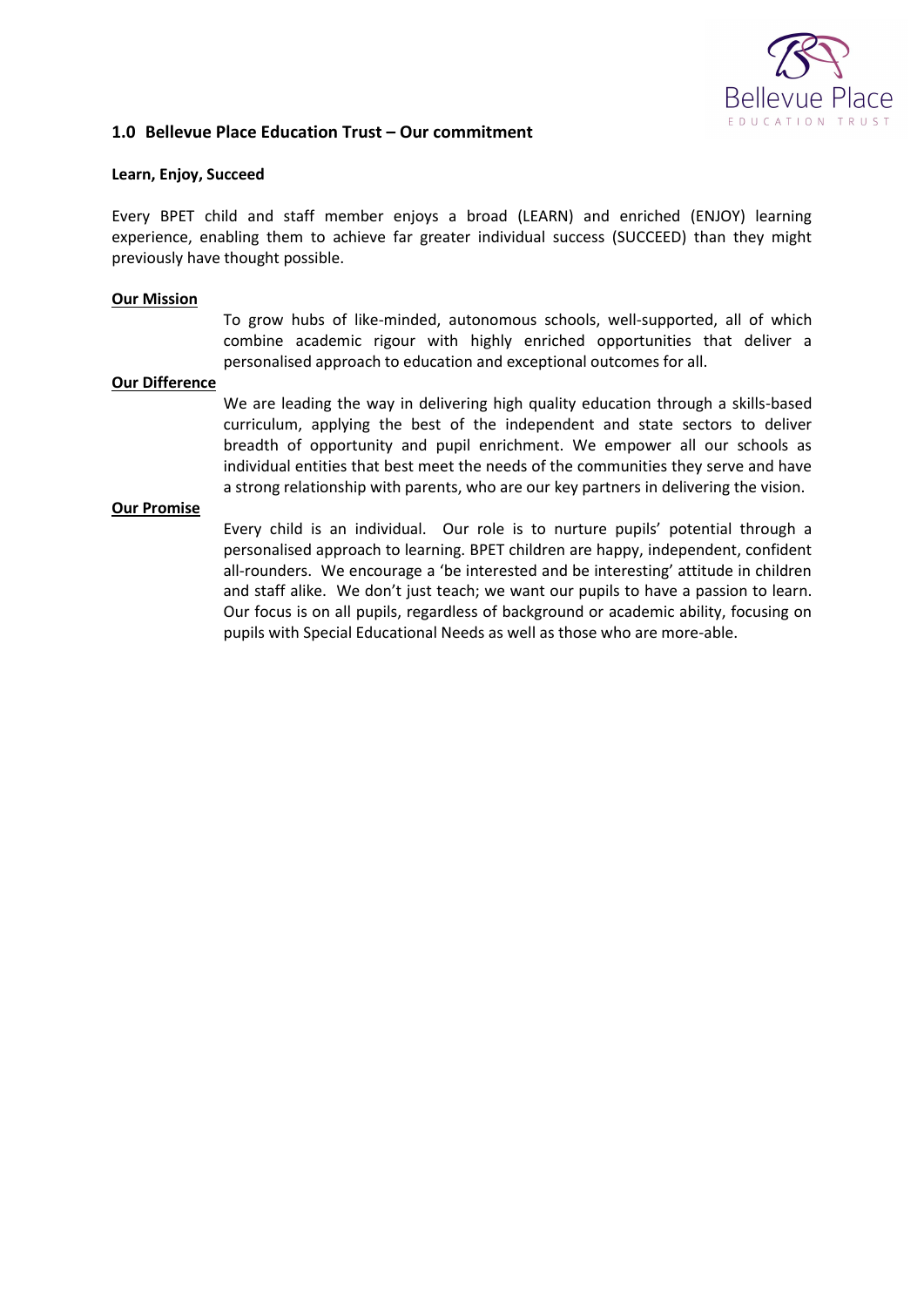## **2.0 Introduction**

- 1.1 Information security is about what you and BPET should be doing to make sure that **Personal Data** is kept safe. This is the most important area of data protection to get right. Most of the data protection fines have come about because of information security breaches.
- 1.2 This policy should be read alongside BPET's Data Protection Policy which gives an overview of your and BPET's obligations around data protection. BPET's data protection policy can be found on the BPET website. In addition to the data protection policy, you should also read the following which are relevant to data protection:
	- 1.2.1 the BPET's privacy notices for staff and parents;
	- 1.2.2 BPET's Information and Retention Policy
	- 1.2.3 BPET Child Protection (Safeguarding Policy)
	- 1.2.4 IT acceptable use policy for staff.
- 1.3 This policy applies to all staff (which includes the central Leadership Team and senior staff at the school, agency staff, contractors, work experience students and volunteers) when handling Personal Data. For more information on what Personal Data is, please see the BPET's Data Protection Policy.
- 1.4 Any questions or concerns about your obligations under this policy should be referred to the Headteacher Questions and concerns about technical support or for assistance with using the School IT systems should be referred to the School's IT support

#### **3.0 Be aware**

- **3.1 Information security breaches can happen in a number of different ways. Examples of breaches which have been reported in the news include:**
- **3.2 an unencrypted laptop stolen after being left on a train;**
- **3.3 Personal Data taken after website was hacked;**
- **3.4 sending a confidential email to the wrong recipient; and**
- **3.5 leaving confidential documents containing Personal Data on a doorstep.**
- **3.6 These should give you a good idea of the sorts of things, which can go wrong, but please have a think about what problems might arise in your team or department and what you can do to manage the risks. Speak to your Headteacher and/or line manager if you have any ideas or suggestions about improving practices in your team. One option is to have team specific checklists to help ensure data protection compliance.**
- **3.7 You should immediately report all security incidents, breaches and weaknesses to the Headteacher This includes anything which you become aware of even if you are not directly involved (for example, if you know that document storage rooms are sometimes left unlocked at weekends).**
- **3.8 You must immediately tell the Headteacher if you become aware of anything, which might mean that there has been a security breach. You must provide the Headteacher with all of the information you have. If you cannot get hold of your Headteacher or it is**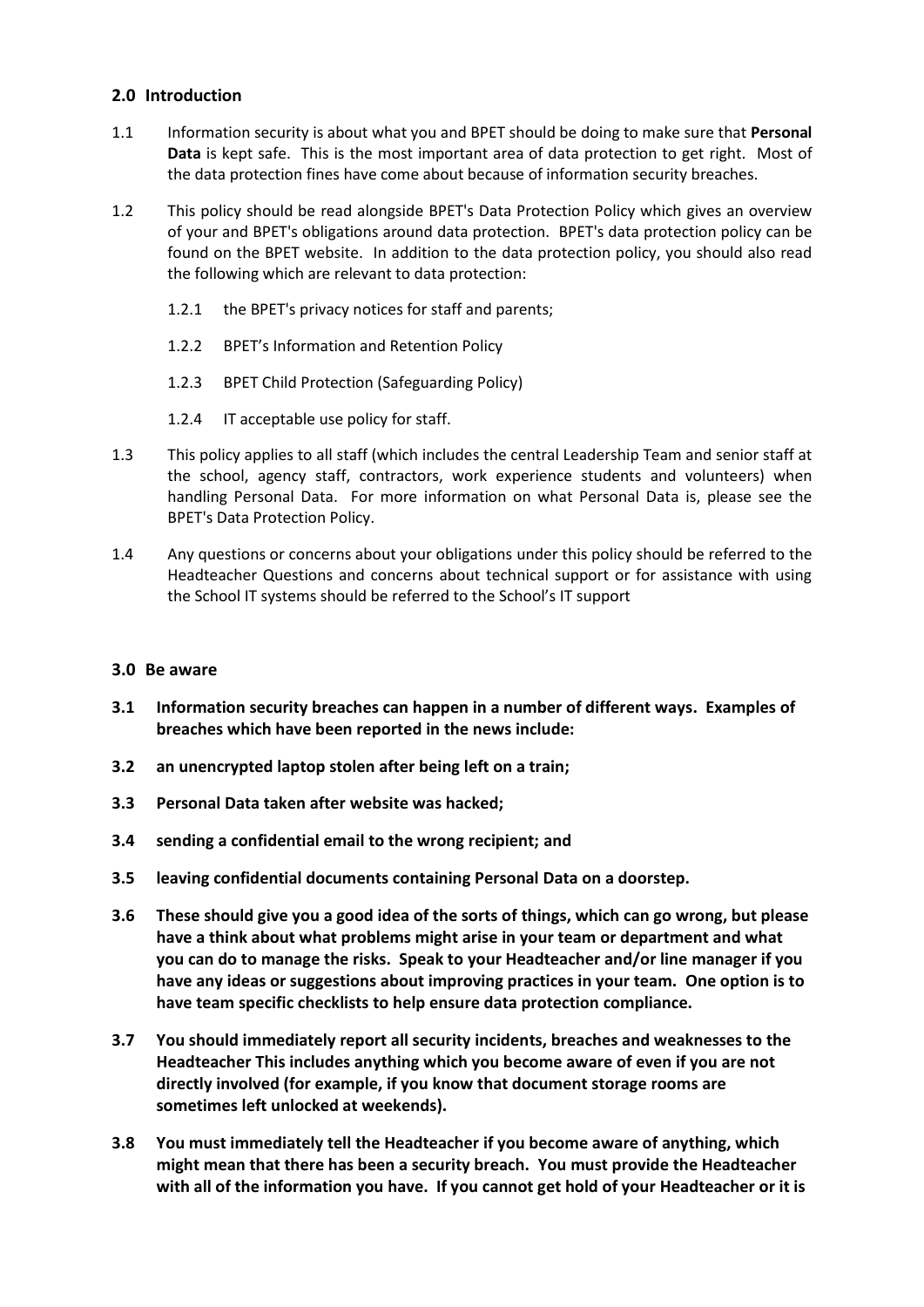**outside of school term time, please call the Central Trust Team on 020 3108 0370. All of the following are examples of a security breach:**

- **3.8.1 you accidently send an email to the wrong recipient;**
- **3.8.2 you cannot find some papers which contain Personal Data; or**
- **3.8.3 any device (such as a laptop or a smartphone) used to access or store Personal Data has been lost or stolen or you suspect that the security of a device has been compromised.**
- **3.9 In certain situations, BPET must report an information security breach to the Information Commissioner's Office (the data protection regulator) and let those whose information has been compromised know within strict timescales. This is another reason why it is vital that you report breaches immediately.**
- **4.0 Thinking about privacy on a day to day basis**
- **4.1 We should be thinking about data protection and privacy whenever we are handling Personal Data. If you have any suggestions for how the School could protect individual's privacy more robustly please speak to the Headteacher.**
- **4.2 The School is required to carry out an assessment of the privacy implications of using Personal Data in certain ways. For example, when we introduce new technology, where the processing results in a risk to individual's privacy or where Personal Data is used on a large scale, such as CCTV.**
- **4.3 These assessments should help the School to identify the measures needed to prevent information security breaches from taking place. If you think that such an assessment is required, please let the Headteacher know.**
- **5.0 Critical School Personal Data**
- **5.1 Data protection is about protecting information about individuals. Even something as simple as a person's name or their hobbies count as their Personal Data. However, some Personal Data is so sensitive that we need to be extra careful. This is called** Critical School Personal Data **in this policy and in the data protection policy. Critical School Personal Data is:**
	- **5.1.1 information concerning child protection matters;**
	- **5.1.2 information about serious or confidential medical conditions and information about special educational needs;**
	- **5.1.3 information concerning serious allegations made against an individual (whether or not the allegation amounts to a criminal offence and whether or not the allegation has been proved);**
	- **5.1.4 financial information (for example about parents and staff);**
	- **5.1.5 information about an individual's racial or ethnic origin; and**
	- **5.1.6 political opinions;**
	- **5.1.7 religious beliefs or other beliefs of a similar nature;**
	- **5.1.8 trade union membership;**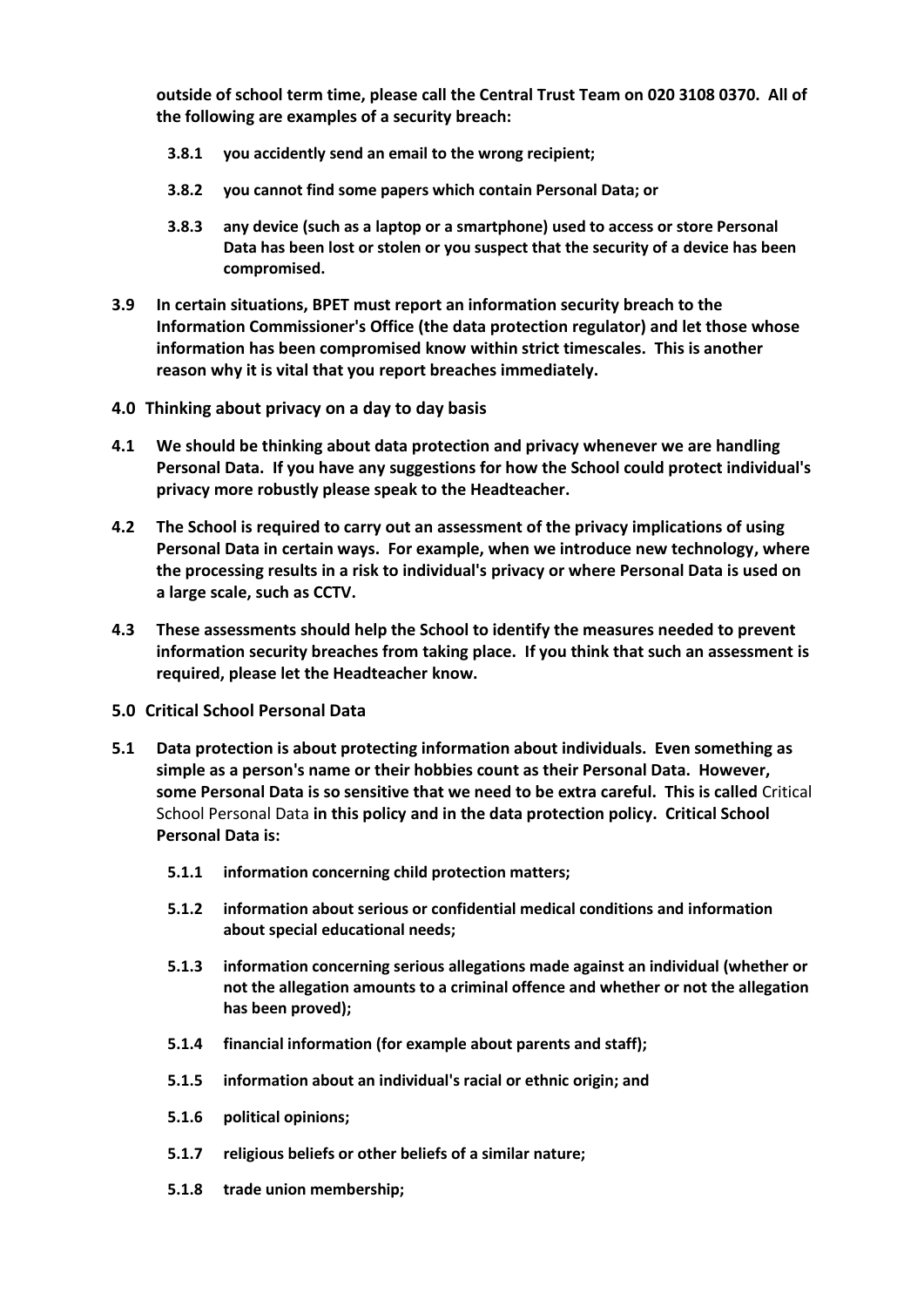- **5.1.9 physical or mental health or condition;**
- **5.1.10 genetic information;**
- **5.1.11 sexual life;**
- **5.1.12 information relating to actual or alleged criminal activity; and**
- **5.1.13 biometric information (e.g. a pupil's fingerprints following a criminal investigation).**
- **5.1.14 Staff need to be extra careful when handling Critical School Personal Data.**

## **6.0 Minimising the amount of Personal Data that we hold**

- 6.1 Restricting the amount of Personal Data we hold to that which is needed helps keep personal data safe. If you would like guidance on when to delete certain types of information please speak to the Headteacher.
- 6.2 Using computers and IT
- 6.3 A lot of data protection breaches happen as a result of basic mistakes being made when using the School's IT system. Here are some tips on how to avoid common problems:
- 6.4 Lock computer screens: Your computer screen should be locked when it is not in use, even if you are only away from the computer for a short period of time.
- 6.5 Be familiar with the School's IT: You should also make sure that you familiarise yourself with any software or hardware that you use. In particular, please make sure that you understand what the software is supposed to be used for and any risks. For example:
	- 6.5.1 if you use a "virtual classroom" which allows you to upload lesson plans and mock exam papers for pupils then you need to be careful that you do not accidently upload anything more confidential;
	- 6.5.2 You should ensure that you have any work computers set to auto-update their operating system software. If you are unaware of how to do this, you should contact the Trust's managed service provider (Dataspire).
	- 6.5.3 To work sustainably and ensure the longevity of the IT hardware provided for your use, please ensure that you use the recommended energy savings settings and restart your device at least once a wekk. If you are unsure as to how to do this, please contact the Trust's managed service provider.
	- 6.5.4 make sure that you know how to properly use any security features contained in School software. For example, some software will allow you to redact documents (i.e. "black out" text so the recipient cannot read that it). Make sure that you can use this software correctly so that the recipient of the document cannot "undo" the redactions; and
	- 6.5.5 you need to be extra careful where you store information containing Critical School Personal Data. For example, safeguarding information should not ordinarily be saved using alumni database software. If in doubt, speak to the Headteacher.
- **6.6** Hardware and software not provided by the School: **Staff must not use, download or install any software, app, programme, or service without permission from the**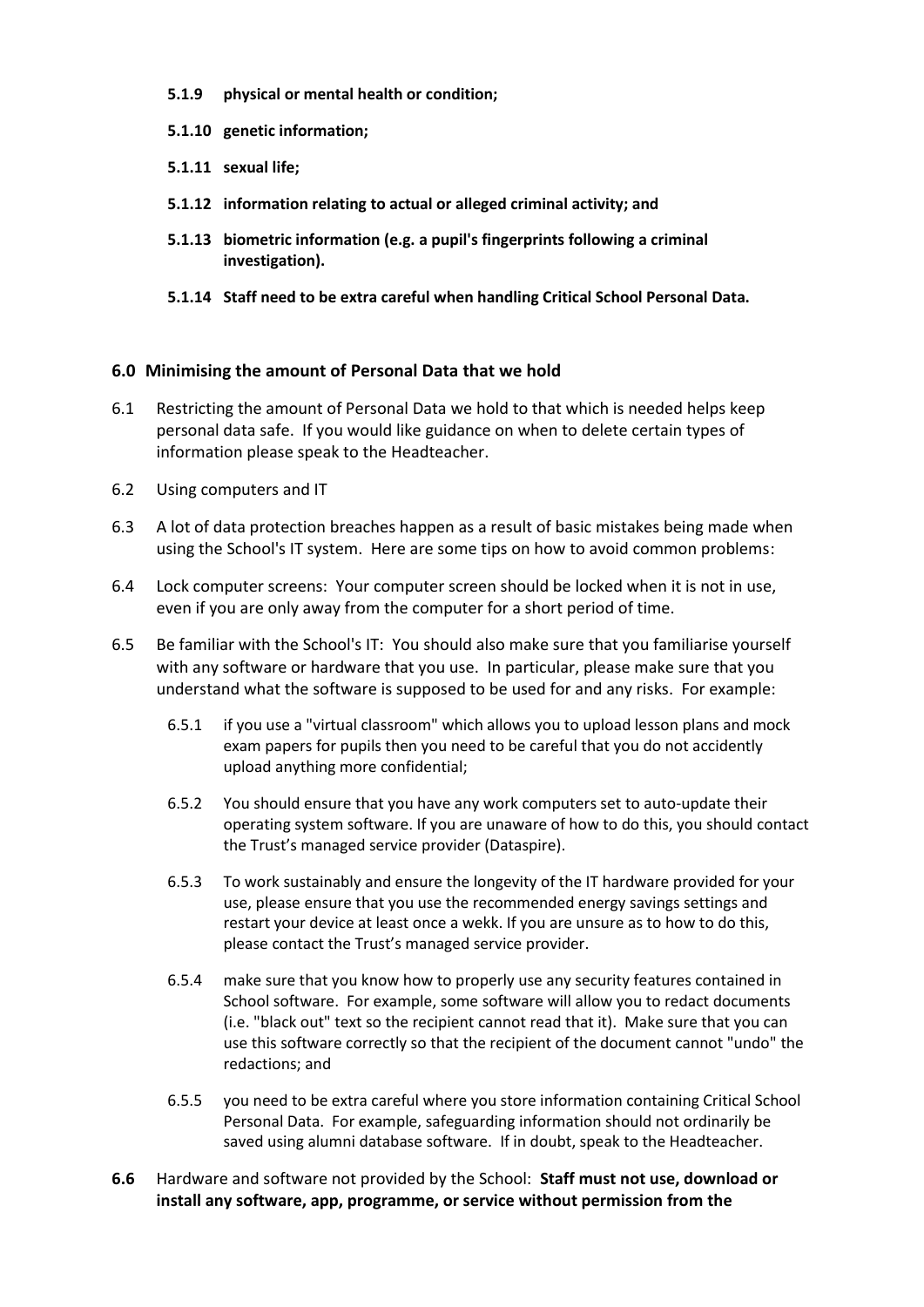**Headteacher. Staff must not connect (whether physically or by using another method such as Wi-Fi or Bluetooth) any device or hardware to the School IT systems without permission.** 

- **6.7** Private cloud storage: **You must not use private cloud storage or file sharing accounts to store or share School documents.**
- **6.8** Portable media devices: **The use of portable media devices (such as USB drives, portable hard drives, DVDs) is not allowed unless those devices have been given to you by the School and you have received training on how to use those devices securely.**
- **6.9** Disposal of School IT equipment: **School IT equipment (this includes laptops, printers, phones, and DVDs) must always be returned to the Headteacher or Office Manager even if you think that it is broken and will no longer work.**
- **6.10** Data can be protected by ensuring that it is stored within secure school systems. **This is why the school uses Arbor as its main information system, Classroom Monitor to store pupil progress data, GL online for standardised testing and pupil enquiries, Microsoft 365 for emails and Dropbox for file storage, SGW for payroll and Civica for financial data. Staff should avoid storing any personal data outside any of these password secure environments and should also avoid printing off data.**

#### <span id="page-5-0"></span>**7.0 Passwords**

- **7.1 Passwords should be long, for example, you could use a song lyric or a memorable phrase plus a number. Do not choose a password, which is so complex that it is difficult to remember without writing it down. Your password should not be disclosed to anyone else.**
- **7.2 Your password should be difficult to guess, for example, you could base your password on something memorable that no-one else would know. You should not use information, which other people might know, or be able to find out, such as your address or your birthday.**
- **7.3 You must not use a password, which is used for another account. For example, you must not use your password for your private email address or online services for any school account.**
- **7.4 Passwords (and any other security credential you are issued with such as a key fob or USB drive) must be kept secure and confidential and must not be shared with, or given to, anyone else. Passwords should not be written down.**

## **8.0 Emails (and faxes)**

- 8.1 When sending emails or faxes you must take care to make sure that the recipients are correct.
- 8.2 Emails to multiple recipients: Schools will use either Arbor for group emails; this includes all whole school, year group, class, performance or sports fixture distribution lists. Parent emails should never be shared with parents or people outside the school.
- 8.3 If the email or fax contains Critical School Personal Data then you should ask another member of staff to double check that you have entered the email address / fax number correctly before pressing send. If a fax contains Critical School Personal Data then you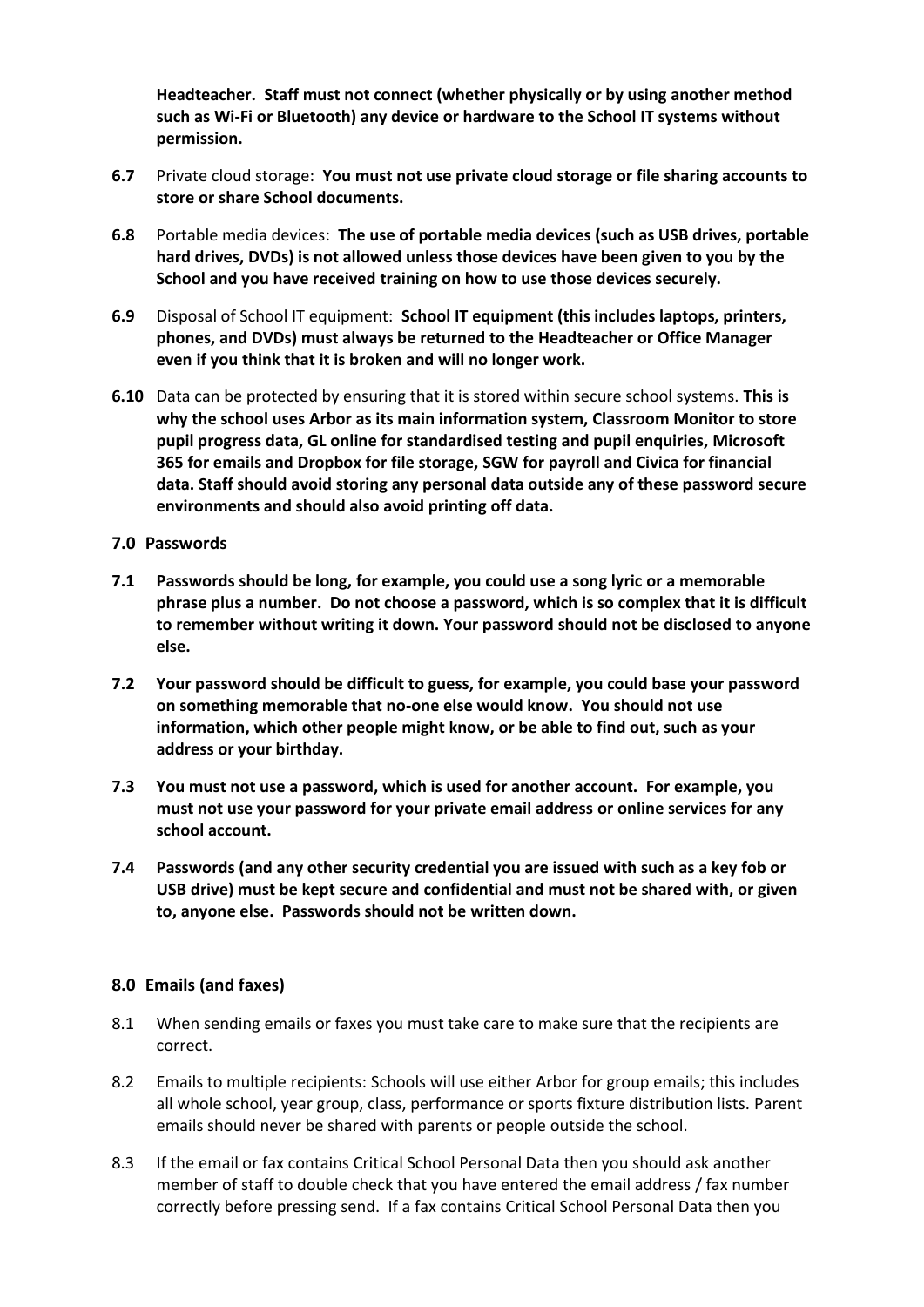must make sure that the intended recipient is standing by the fax machine to receive the fax.

- 8.4 Encryption: Remember to encrypt internal and external emails, which contain Critical School Personal Data. For example, encryption should be used when sending details of a safeguarding incident to social services. To use encryption then you need to for example, where you need to lock a document for viewing, please seek advice from the school. If you need to give someone the "password" or "key" to unlock an encrypted email or document then this should be provided via a different means. For example, after emailing the encrypted documents you may wish to call the recipient with the password.
- 8.5 Private email addresses: You must not use a private email address for School related work. You must only use your school email address. Please note that this rule applies to the Leadership Team as well. Please speak to the Office Manager if you require an email account to be set up for you.

#### **9.0 Paper files**

- 9.1 Keep under lock and key: Staff must ensure that papers, which contain Personal Data, are kept under lock and key in a secure location and that they are never left unattended on desks (unless the room is secure). Any keys must be kept safe.
- 9.2 If the papers contain Critical School Personal Data then they must be kept in secure cabinets identified for the specified purpose as set out in the table below. Information must not be stored in any other location.

| <b>Cabinet</b>                | <b>Access and Security arrangements</b>                                                                                                                                                                            |
|-------------------------------|--------------------------------------------------------------------------------------------------------------------------------------------------------------------------------------------------------------------|
| • Child protection -          | • For each cabinet, set out the procedure for access, who has the key,                                                                                                                                             |
| located in the DSL's          | (there should be at least two people so it can always be accessed in                                                                                                                                               |
| office.                       | an emergency). Cabinets are lockable and heavy to avoid removal.                                                                                                                                                   |
| $\bullet$ Financial           | • For each cabinet, set out the procedure for access, who has the key,                                                                                                                                             |
| information - located         | (there should be at least two people so it can always be accessed in                                                                                                                                               |
| in the Head's office.         | an emergency). Cabinets are lockable and heavy to avoid removal.                                                                                                                                                   |
| • HR & Health<br>information. | • For each cabinet, set out the procedure for access, who has the key,<br>(there should be at least two people so it can always be accessed in<br>an emergency). Cabinets are lockable and heavy to avoid removal. |

- **9.3** Disposal: **Paper records containing Personal Data should be disposed of securely. Personal Data should never be placed in the general waste.**
- **9.4** Printing: **When printing documents, make sure that you collect everything from the printer straight away, otherwise there is a risk that confidential information might be read or picked up by someone else. If you see anything left by the printer, which contains Personal Data, then you must hand it in to the Office Manager. The printer should be password protected wherever possible.**
- **9.5** Put papers away: **You should always keep a tidy desk and put papers away when they are no longer needed.**
- **9.6** Post: **You also need to be extra careful when sending items in the post. Confidential materials should not be sent using standard post. If you need to send something in the**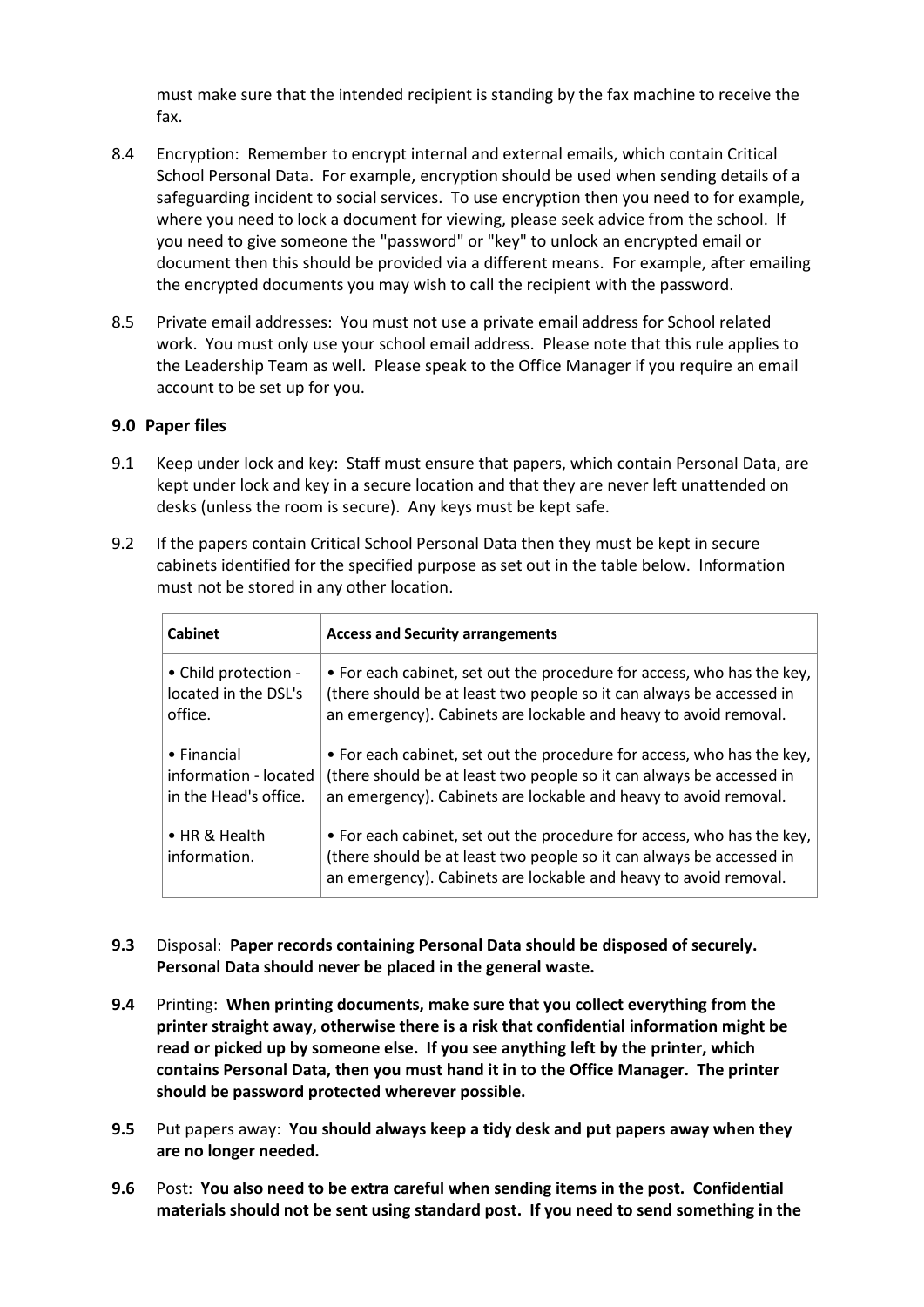**post that is confidential, you must arrange for the recipients to sign on receipt. If a large amount of data, your IT provider to put in on an encrypted memory stick.**

## **10.0Working off site (e.g. School trips and homeworking)**

- 10.1 Staff might need to take Personal Data off the School site for various reasons, [• for example because they are working from home or supervising a School trip]. This does not breach data protection law if the appropriate safeguards are in place to protect Personal Data.
- 10.2 For School trips, the trip organiser should decide what information needs to be taken and who will be responsible for looking after it. You must make sure that Personal Data taken off site is returned to the School.
- 10.3 If you are allowed to work from home then check with the Headteacher, what additional arrangements are in place. This might involve installing software on your home computer or smartphone, please see sectio[n 11.0](#page-8-0) below.
- 10.4 Not all staff are allowed to work from home. If in doubt, speak to the Headteacher.
- <span id="page-7-0"></span>10.5 Take the minimum with you: When working away from the School you must only take the minimum amount of information with you. For example, a teacher organising a field trip might need to take with her information about pupil medical conditions (for example allergies and medication). If only eight out of a class of twenty pupils are attending the trip, then the teacher should only take the information about the eight pupils.
- 10.6 Working on the move: You must not work on documents containing Personal Data whilst travelling if there is a risk of unauthorised disclosure (for example, if there is a risk that someone else will be able to see what you are doing). For example, if working on a laptop on a train, you should ensure that no one else can see the laptop screen and you should not leave any device unattended where there is a risk that it might be taken.
- 10.7 Paper records: If you need to take hard copy (i.e. paper) records with you then you should make sure that they are kept secure. For example:
	- 10.7.1 documents should be kept in a locked case. They should also be kept somewhere secure in addition to being kept in a locked case if left unattended (e.g. overnight);
	- 10.7.2 if travelling by train you must keep the documents with you at all times and they should not be stored in luggage racks;
	- 10.7.3 if travelling by car, you must keep the documents out of plain sight. Please be aware that possessions left on car seats are vulnerable to theft when your car is stopped e.g. at traffic lights;
	- 10.7.4 if you have a choice between leaving documents in a vehicle and taking them with you (e.g. to a meeting) then you should usually take them with you and keep them on your person in a locked case. However, there may be specific circumstances when you consider that it would be safer to leave them in a locked case in the vehicle out of plain sight. The risks of this situation should be reduced by only having the minimum amount of Personal Data with you (please see paragraph [10.5](#page-7-0) above).
- 10.8 **Using School laptops, phones, cameras and other devices:** If you need to book out a School device then see the School Office Manager.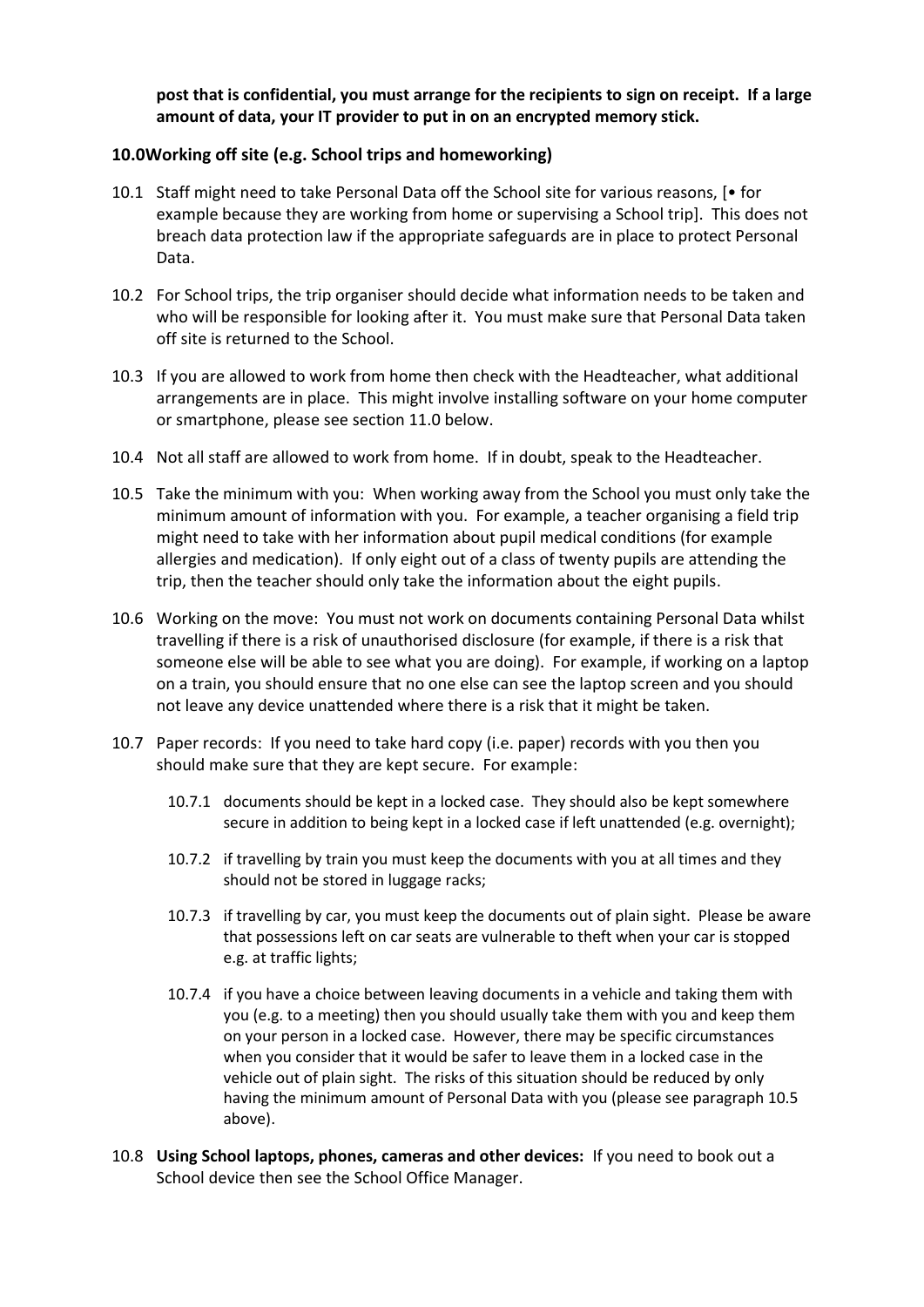10.9 Critical School Personal Data should not be taken off the site in paper format save for specified situations where this is absolutely necessary, for example, where necessary for school trips (see [10.5](#page-7-0) above).

## <span id="page-8-0"></span>**11.0 Using personal devices for School work**

- 11.1 The BPET Safeguarding policy states that staff are not permitted to use personal devices within school. **Laptop Remotely:** If you use your laptop or PC for School work then you must use the remote access software provided by the School. Using remote access software means that Personal Data is accessed through the School's own network which is far more secure and significantly reduces the risk of a security breach.
- 11.2 **Using your own smartphone or handheld:** School staff are prohibited from using their own devises within school, unless on a break when they will be used for personal use only.
- 11.3 You must not do anything which could prevent any software installed on your computer or device by the School from working properly. For example, you must not try and uninstall the software, or save School related documents to an area of your device not protected.
- 11.4 **Appropriate security measures** should always be taken. This includes the use of firewalls and anti-virus software. Any software or operating system on the device should be kept up to date.
- 11.5 **Default passwords**: If you use a personal device for schoolwork, which came with a default password, then this password should be changed immediately. Please see section [7.0](#page-5-0) above for guidance on choosing a strong password.
- 11.6 **Sending or saving documents to your personal devices:** Documents containing Personal Data (including photographs and videos) should not normally be sent to or saved to personal devices. This is because anything you save to your computer, tablet or mobile phone will not be protected by the School's security systems. Furthermore, it is often very difficult to delete something which has been saved to a computer. For example, if you saved a School document to your laptop because you wanted to work on it over the weekend, then the document would still be on your computer hard drive even if you deleted it and emptied the recycle bin.
- 11.7 **Friends and family:** You must take steps to ensure that others who use your device (for example, friends and family) cannot access anything school related on your device. For example, you should not share the login details with others and you should log out of your account once you have finished working by restarting your device. You must also make sure that your devices are not configured in a way that would allow someone else access to School related documents and information – if you are unsure about this then please speak to your IT provider.
- 11.8 **When you stop using your device for School work:** If you stop using your device for School work, for example:
- 11.9 if you decide that you do not wish to use your device for School work; or
- 11.10 if the School withdraws permission for you to use your device; or
- 11.11 if you are about to leave the School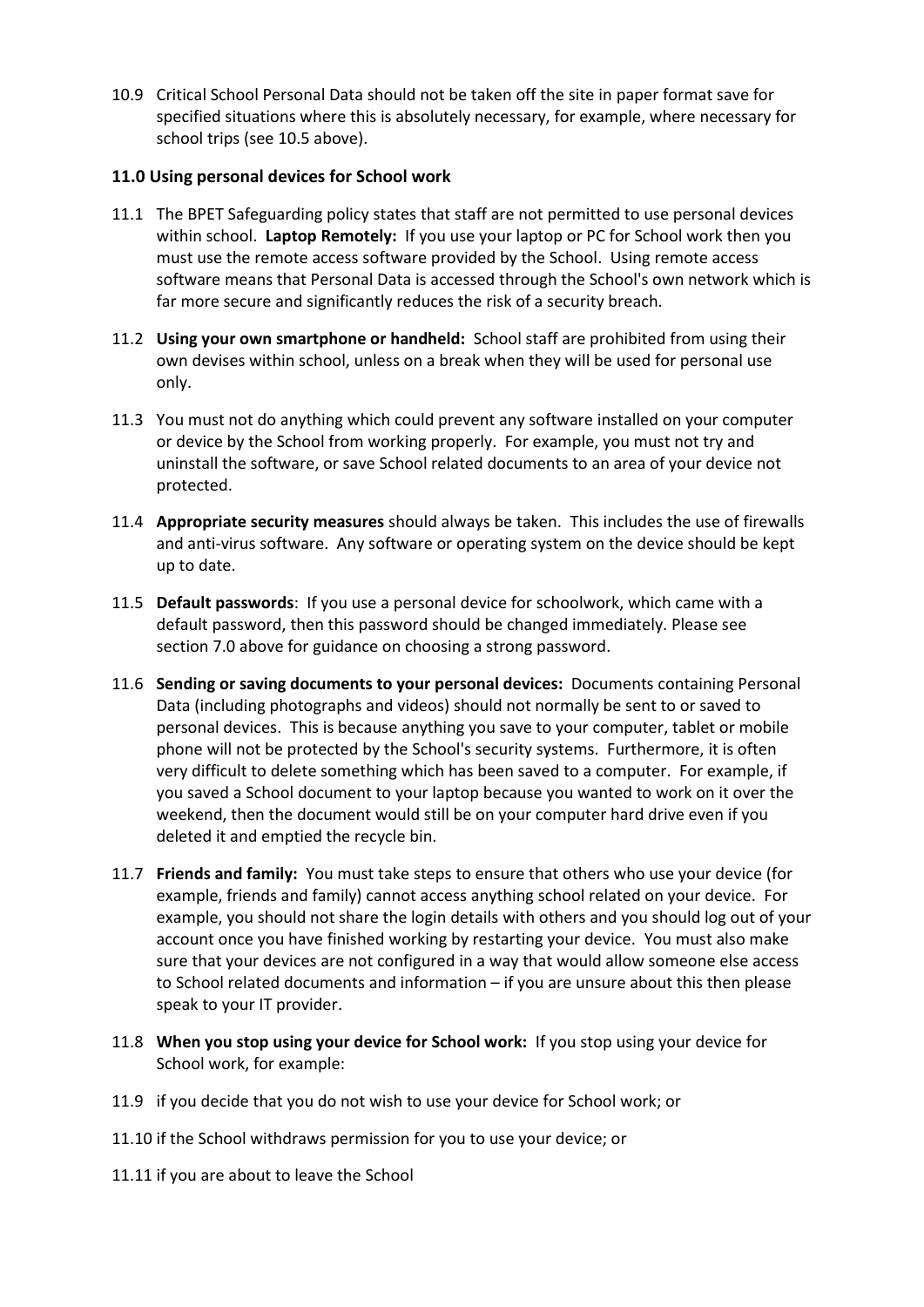- 11.12 then, all School documents (including School emails), and any software applications provided by us for School purposes, will be removed from the device.
- 11.13 If this cannot be achieved remotely, you must submit the device to the School Office Manager for wiping and software removal. You must provide all necessary co-operation and assistance to the School Officer Manager in relation to this process.

#### **12.0 Breach of this policy**

- 12.1 Any breach of this policy will be taken seriously and may result in disciplinary action.
- 12.2 A member of staff who deliberately or recklessly discloses Personal Data held by the School without proper authority is also guilty of a criminal offence and gross misconduct. This could result in summary dismissal.
- 12.3 This policy does not form part of any employee's contract of employment.
- 12.4 We reserve the right to change this policy at any time. Where appropriate, we will notify staff of those changes by mail or email.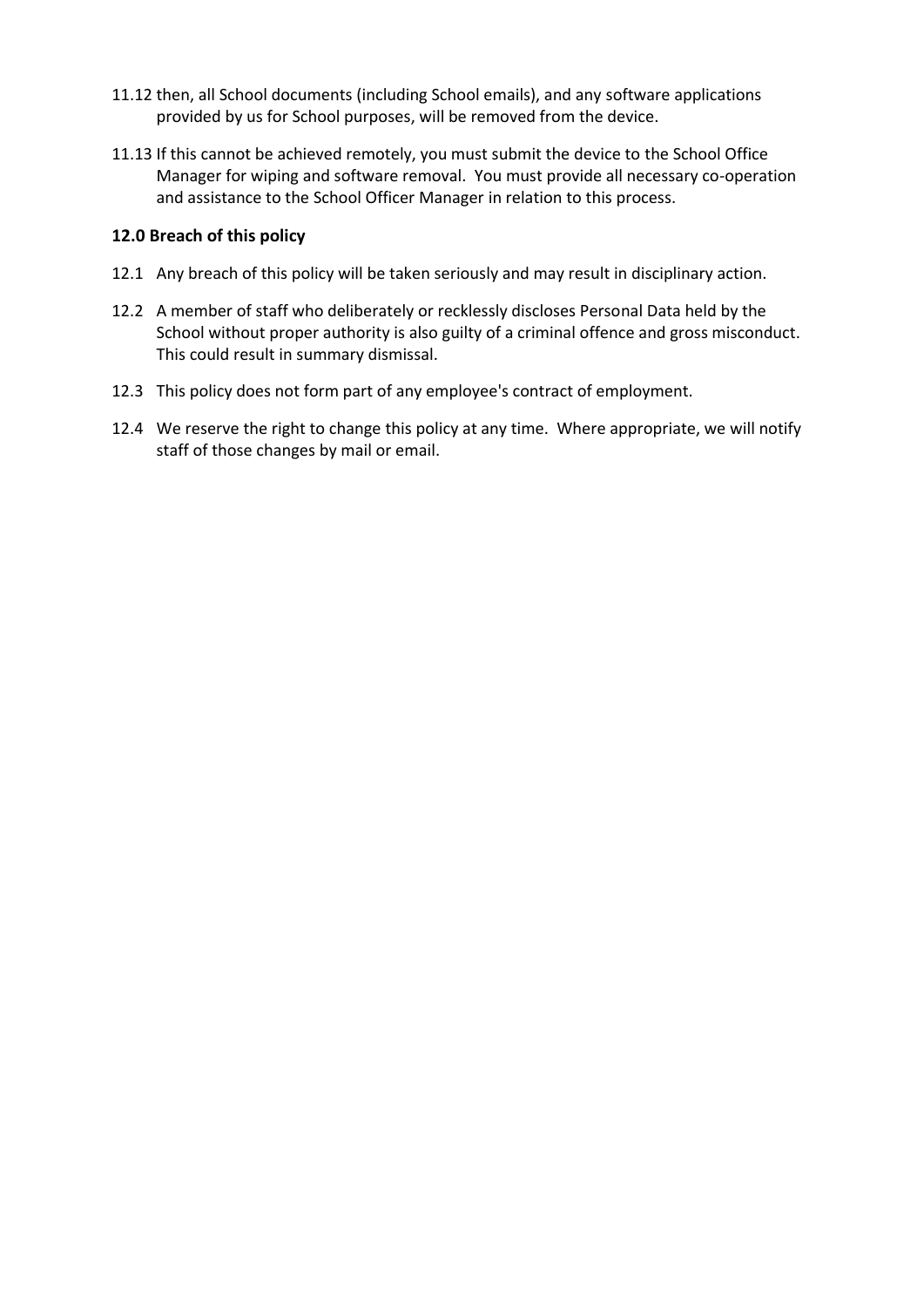## **I confirm that I have read and understood the contents of this policy:**

| Name      |  |  |
|-----------|--|--|
| Signature |  |  |
| Date      |  |  |